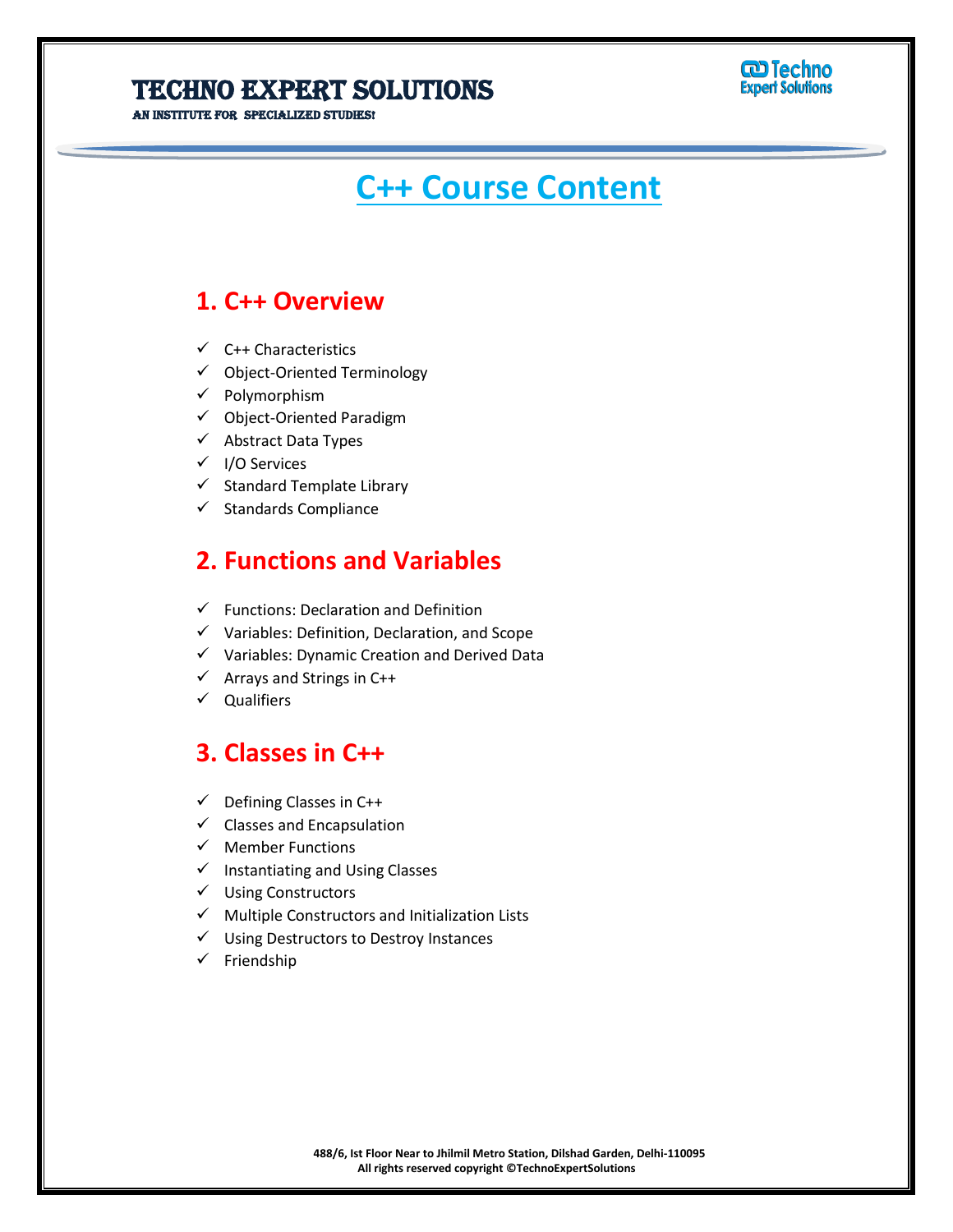

AN INSTITUTE FOR SPECIALIZED STUDIES!

### **4. Operator Overloading**

- ✓ Operator Overloading
- ✓ Working with Overloaded Operator Methods

**488/6, Ist Floor Near to Jhilmil Metro Station, Dilshad Garden, Delhi-110095 All rights reserved copyright ©TechnoExpertSolutions**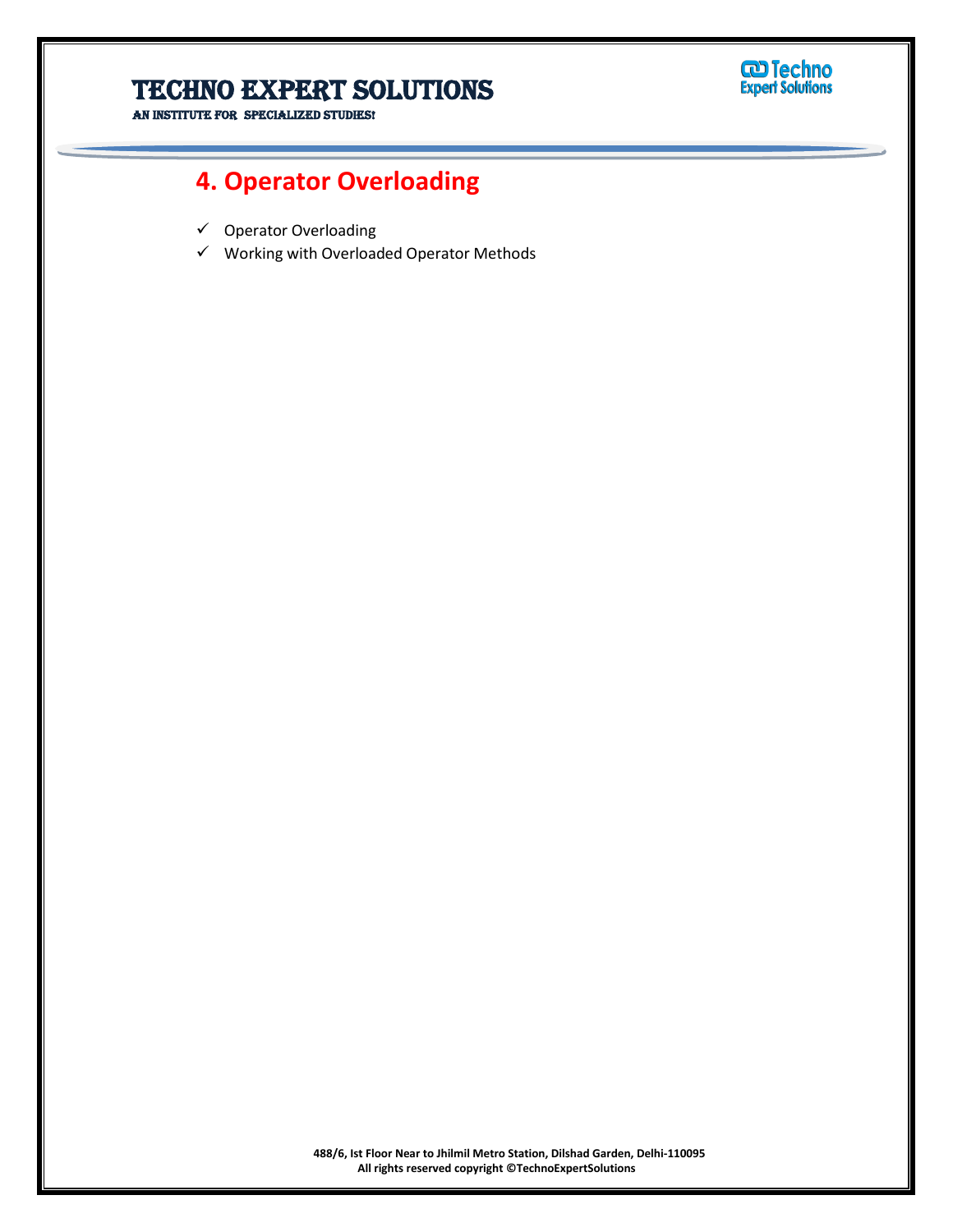**STITUTE FOR SPECIALIZED STUDIES!** 



#### **5. Initialization and Assignment**

- ✓ Initialization vs. Assignment
- ✓ The Copy Constructor
- ✓ Assigning Values
- ✓ Specialized Constructors and Methods
- ✓ Constant and Static Class Members

#### **6. Storage Management**

- ✓ Memory Allocation
- Dynamic Allocation: new and delete

#### **7. Inheritance**

- ✓ Overview of Inheritance
- Defining Base and Derived Classes
- ✓ Constructor and Destructor Calls

#### **8. Polymorphism**

✓ Overview of Polymorphism

### **9. Input and Output in C++ Programs**

- ✓ Standard Streams
- ✓ Manipulators
- ✓ Unformatted Input and Output
- $\checkmark$  File Input and Output

#### **10. Exceptions**

- $\checkmark$  Exceptions
- ✓ Inheritance and Exceptions
- $\checkmark$  Exception Hierarchies
- Inside an Exception Handler

#### **488/6, Ist Floor Near to Jhilmil Metro Station, Dilshad Garden, Delhi-110095 All rights reserved copyright ©TechnoExpertSolutions**